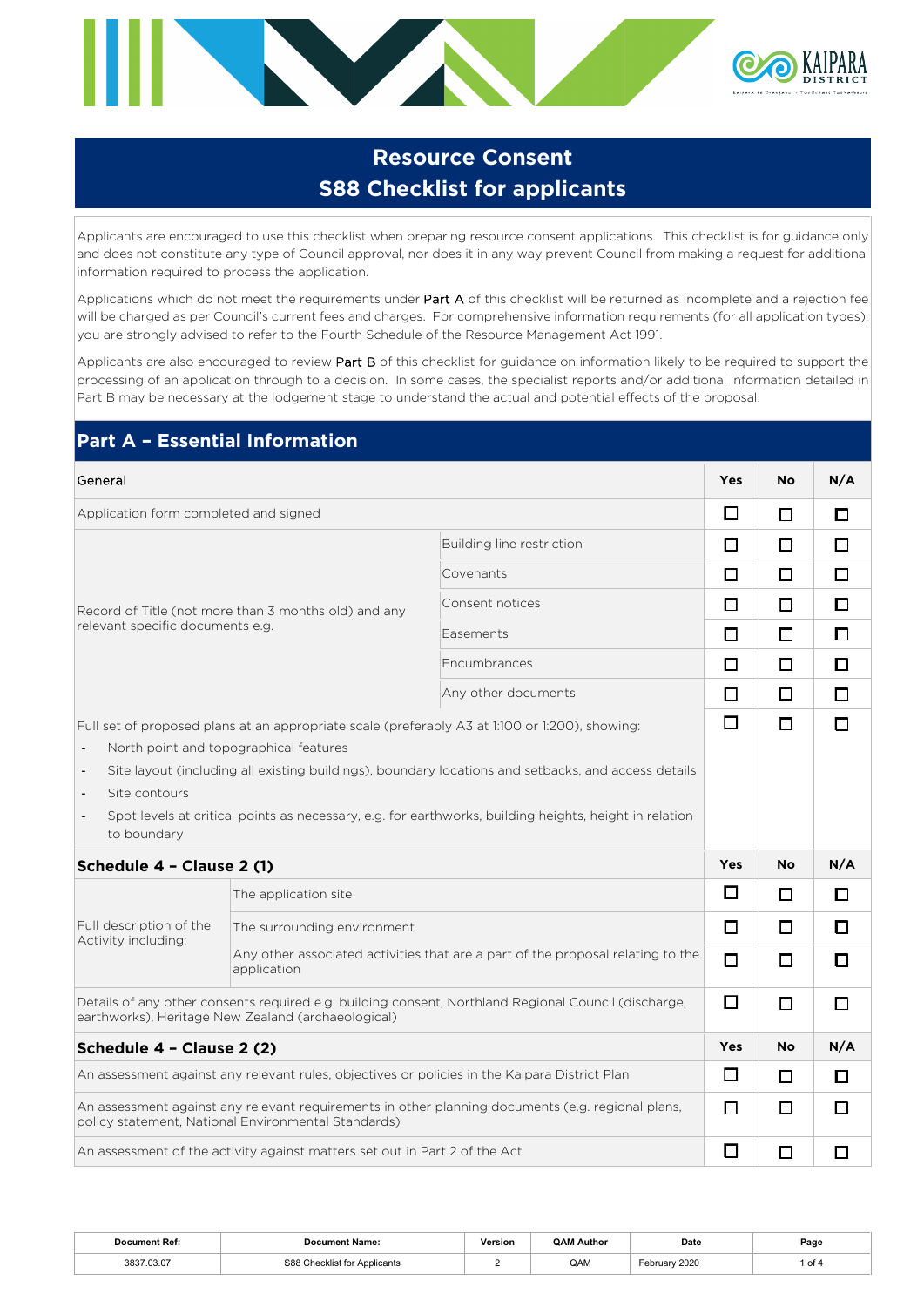

| <b>Assessment of Environmental Effects</b>                                                                                                                                                                                              |     |           |     |
|-----------------------------------------------------------------------------------------------------------------------------------------------------------------------------------------------------------------------------------------|-----|-----------|-----|
| Schedule 4 - Clause 6<br>Information required in assessment of environmental effects                                                                                                                                                    | Yes | <b>No</b> | N/A |
| A description of alternative locations or methods if effects may be significant                                                                                                                                                         | □   | □         | □   |
| An assessment of actual, or potential, effects on the environment                                                                                                                                                                       | □   | □         | ◻   |
| An assessment of risks of hazardous installations, if any                                                                                                                                                                               | П   | □         | □   |
| A description of mitigation measures to help prevent or reduce actual or potential effects                                                                                                                                              | □   | □         | □   |
| Identification of persons affected by the activity, any consultation, and any response to the views of<br>any persons consulted (please specifically note consultation requirements with Tangata Whenua<br>(attached to this checklist) | П   | □         | □   |
| A description of monitoring as required if scale or significance of effects warrants                                                                                                                                                    | □   | □         | п   |
| A description of alternatives if the activity will have effects in relation to a protected customary right                                                                                                                              | П   | □         | П   |
| Schedule 4 - Clause 7<br>Matters that must be addressed by assessment of environmental effects<br>An Assessment of:                                                                                                                     | Yes | <b>No</b> | N/A |
| Any effects on those in the neighbourhood and where relevant, wider community                                                                                                                                                           | П   | □         | □   |
| Any physical effect on the locality, including any landscape or visual effects                                                                                                                                                          | П   | п         | п   |
| Any effect on ecosystems, including effects on plants or animals, and disturbance of habitats                                                                                                                                           | п   | п         | п   |
| Any effect on natural and physical resources with aesthetic, recreational, scientific, historical, spiritual<br>or cultural value                                                                                                       | □   | □         | П   |
| Any discharge of contaminants into the environment (e.g. earthworks runoff, noise)                                                                                                                                                      | □   | □         | □   |
| Any risk from natural hazards or hazardous installations                                                                                                                                                                                | □   | □         | □   |

| ıt Ref<br><b>Joeumont</b> | Name:                                             | Version<br>. | ∩∆ ∗<br>Author | Date<br>.        | Page   |
|---------------------------|---------------------------------------------------|--------------|----------------|------------------|--------|
| 3837<br>.03.07            | S88<br>Checklist for /<br><sup>.</sup> Applicants | -            | QAM            | 2020<br>∴ebruar⊬ | 2 of 4 |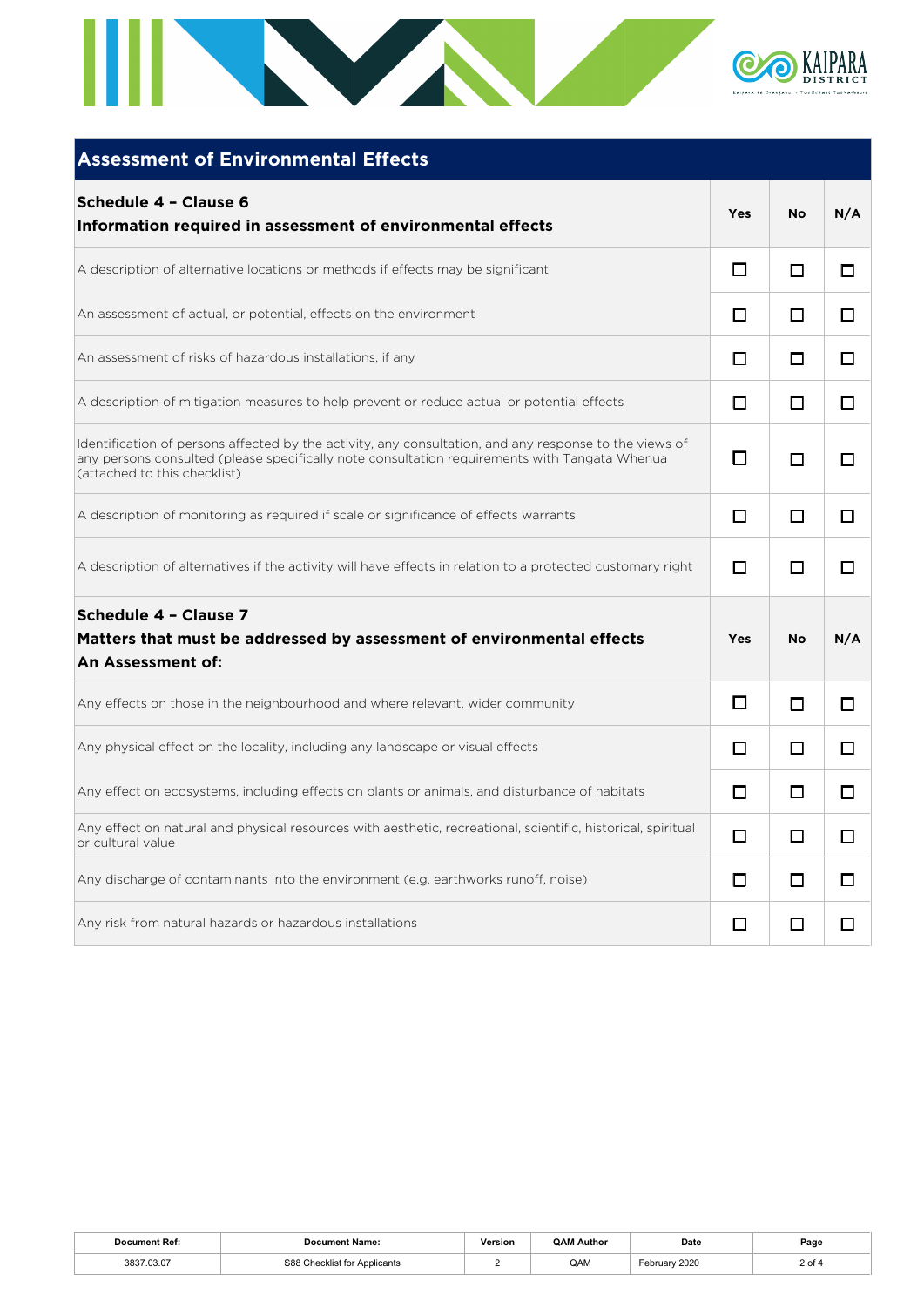

## **Information for Subdivision Consent Applications Only**

|                                                                                                                                                             | Yes | <b>No</b> | N/A |
|-------------------------------------------------------------------------------------------------------------------------------------------------------------|-----|-----------|-----|
| Scheme Plan detail:<br>- Position of all new boundaries, services, easement (existing and proposed), access provisions<br>- The areas of all new allotments |     |           |     |
| Location and areas of new esplanade reserves or strips                                                                                                      |     |           |     |
| Location and areas of land to be set aside as roads and access                                                                                              |     |           |     |
| Location and areas of any part of the bed of a river or lake to vest, or land within the Coastal Marine<br>  Area                                           |     |           |     |

# **Part B – Additional Specialist Reports/Information likely to be required (where relevant)**

|                                                                                                                                                                                                   | <b>Yes</b> | No        | N/A            |
|---------------------------------------------------------------------------------------------------------------------------------------------------------------------------------------------------|------------|-----------|----------------|
| Impermeable surfaces breach - Stormwater attenuation design details / Stormwater Report prepared<br>by a suitably qualified professional                                                          | П          | П         | П              |
| Relocated building breach - Building Inspection Report                                                                                                                                            | П          | П         | П              |
| HAIL Site (contaminated site) - Preliminary Site Investigation or Detailed Site Investigation as relevant                                                                                         | $\Box$     | □         | □              |
| Archaeological site or pre-1900 heritage building - Archaeological Assessment                                                                                                                     | П          | □         | □              |
| Access onto, or infringement relating to, a State Highway - NZTA consultation / approval                                                                                                          | П          | □         | □              |
| Traffic and parking breaches - Traffic Assessment                                                                                                                                                 | П          | П         | П              |
| Environmental benefit / Conservation Covenant - Ecologist Report                                                                                                                                  | □          | П         | □              |
| Sites that meet Cultural Impact Assessment criteria - Cultural Impact Assessment or alternative report<br>from Te Uri O Hau or Te Roroa                                                           | П          | П         | □              |
| Earthworks and excavation - the extent (illustrated and described), existing and finished contours, and<br>supporting geotechnical assessment                                                     | П          | п         | П              |
| Subdivision or land development in visually sensitive environments, or at a density or scale requiring<br>specialist assessment- Landscape Visual Assessment                                      | п          | $\Box$    | П              |
| <b>Subdivision</b>                                                                                                                                                                                | Yes        | <b>No</b> | N/A            |
| Geotechnical Report or Statement of Professional Opinion as to the suitability of the land for future<br>development from a geotechnical engineer (whichever is suitable for the particular site) | П          | п         | П              |
| Details of existing and proposed infrastructure connections, including confirmation from the providers                                                                                            | П          | П         | П              |
| An assessment under Section 106 of the Act                                                                                                                                                        |            | П         | $\blacksquare$ |

| ימ<br>וויממ  | .                                                       | Version<br>. | <b>QAM Author</b> | Date | Page |
|--------------|---------------------------------------------------------|--------------|-------------------|------|------|
| າດາກ<br>0002 | S88<br>Annlicante<br>. :her'<br>.klıst for<br>¬มมแ∪aнเง |              | QAM               | 2020 | ັບບ  |